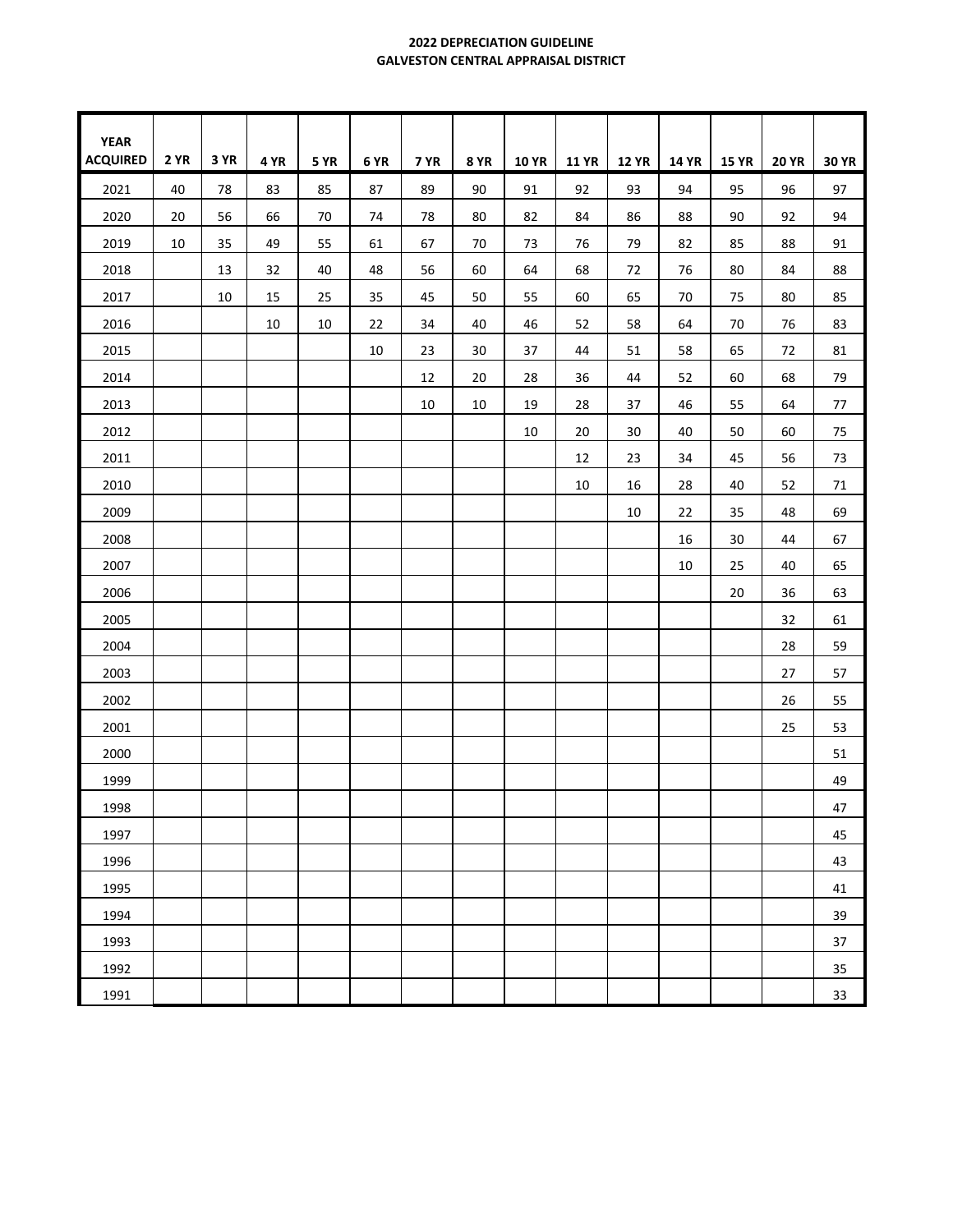## **2022 LIFE EXPECTANCIES**

| <b>General FFM&amp;E Life Expectancies</b> |              |  |  |  |  |
|--------------------------------------------|--------------|--|--|--|--|
| <b>Amusement Rides</b>                     | 12 Year Life |  |  |  |  |
| <b>ATM</b>                                 | 6 Year Life  |  |  |  |  |
| <b>Automotive Repair</b>                   | 10 Year Life |  |  |  |  |
| Billboards / Sign Poles                    | 30 Year Life |  |  |  |  |
| <b>Boat Docks - Floating</b>               | 20 Year Life |  |  |  |  |
| <b>Computers - Mainframe</b>               | 5 Year Life  |  |  |  |  |
| <b>Computers - Personal</b>                | 2 Year Life  |  |  |  |  |
| <b>Convenience Stores</b>                  | 8 Year Life  |  |  |  |  |
| <b>Dental Equipment</b>                    | 8 Year Life  |  |  |  |  |
| <b>Electric Equipment</b>                  | 6 Year Life  |  |  |  |  |
| <b>Furniture &amp; Fixtures</b>            | 10 Year Life |  |  |  |  |
| Industrial Equipment                       | 15 Year Life |  |  |  |  |
| <b>Medical Equipment</b>                   | 8 Year Life  |  |  |  |  |
| <b>Office Equipment</b>                    | 6 Year Life  |  |  |  |  |
| <b>Passenger Vehicles</b>                  | 5 Year Life  |  |  |  |  |
| <b>Restaurant Equipment</b>                | 8 Year Life  |  |  |  |  |
| Retail Business - most common              | 8 Year Life  |  |  |  |  |